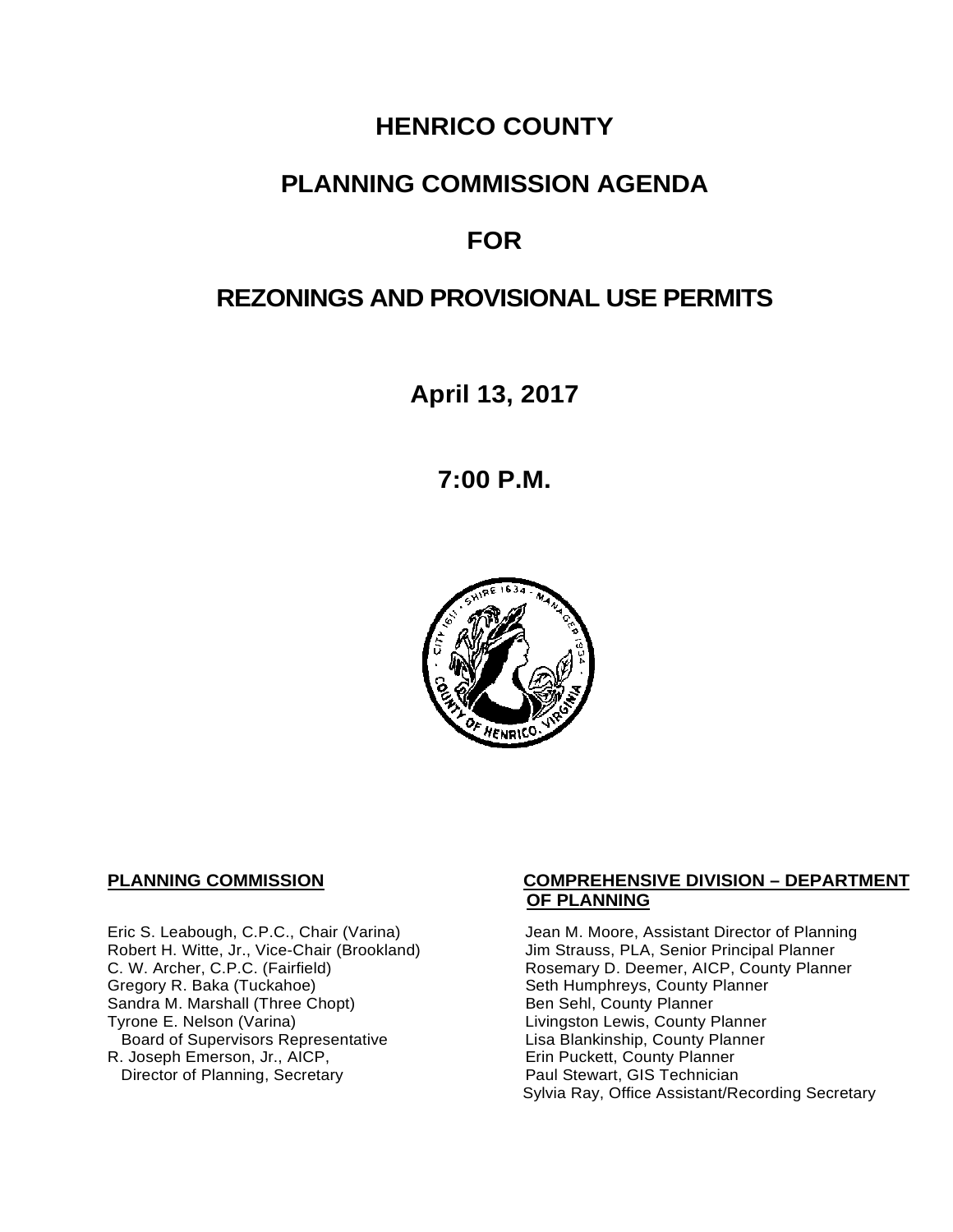# **PLANNING COMMISSION REZONING MEETING FINAL AGENDA APRIL 13, 2017**

**BEGINNING AT 7:00 P.M.**

**WELCOME:**

**PLEDGE OF ALLEGIANCE:**

**RECOGNITION OF NEWS MEDIA:**

**CALL TO ORDER:**

**REQUESTS FOR WITHDRAWALS AND DEFERRALS: (0); (1)**

**REQUESTS FOR EXPEDITED ITEMS: (0)**

**CASES TO BE HEARD: (3)**

**FAIRFIELD:** 

None.

## **THREE CHOPT:**

# *(Deferred from the January 12, 2017 Meeting)*

**REZ2017-00003 G. Brian Duke for 12600 Bacova, LLC:** Request to conditionally rezone from A-1 Agricultural District to R-5C General Residence District (Conditional) and O-2C Office District (Conditional) Parcel 734-767-2531 containing 40 acres located on the west line of N. Gayton Road and the north line of Bacova Drive approximately 200 feet from their intersection. The applicant proposes a residential townhouse and office development. The uses will be controlled by zoning ordinance regulations and proffered conditions. The 2026 Comprehensive Plan recommends Office and Environmental Protection Area. **Staff – Seth Humphreys (Deferral Requested to the June 15, 2017 Meeting)**

**Deferred to the June 15, 2017 Meeting**

**REZ2017-00012 Youngblood, Tyler & Associates for Welford Properties:** Request to conditionally rezone from A-1 Agricultural District to R-3C One-Family Residence District (Conditional) Parcel 737-769-5307 and part of Parcel 737-768-8286 containing 3.592 acres located on the south line of N. Gayton Road approximately 600' east of its intersection with Kain Road. The applicant proposes single family dwellings. The